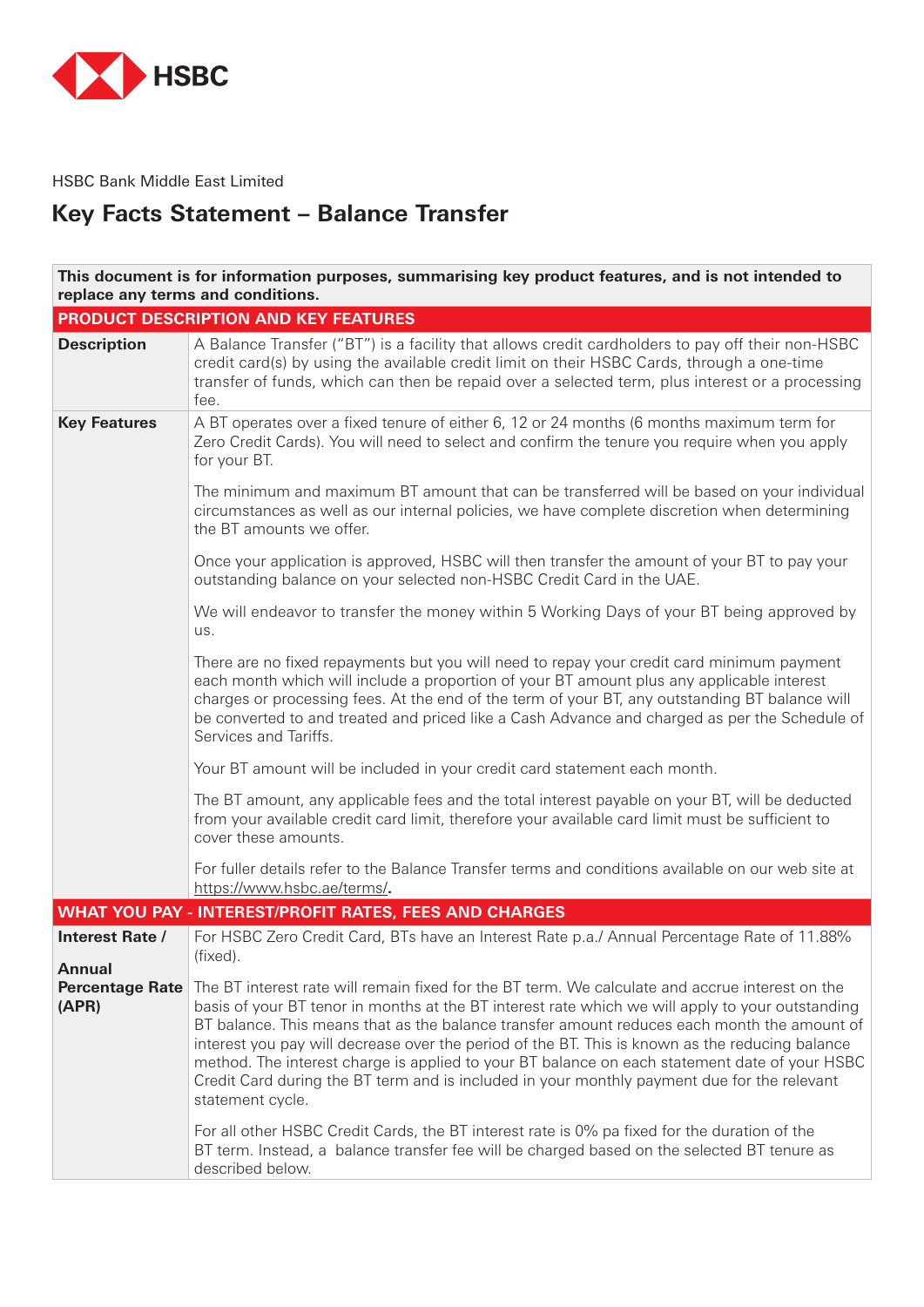| Fees and<br><b>Charges</b> | The following is a summary of some of the applicable fees and charge (for all other applicable<br>fees and charges, please refer to the Schedule of Services and Tariffs, available on our website<br>www.hsbc.ae): |
|----------------------------|---------------------------------------------------------------------------------------------------------------------------------------------------------------------------------------------------------------------|
|                            | For HSBC Zero Credit Card in addition to the fixed Annual Percentage Rate shown above, there<br>is no Balance Transfer fee.                                                                                         |
|                            | For all other HSBC Credit Cards, the following Balance Transfer fee will be charged based upon<br>the BT term you select:                                                                                           |
|                            | (a) 6 Months plan - 1.50% (1.58% inclusive of VAT) of Balance Transfer amount or AED 100<br>(AED 105 inclusive of VAT) whichever is higher.                                                                         |
|                            | (b) 12 Months plan – 3.00% (3.15% inclusive of VAT) of Balance Transfer amount or AED 100<br>(AED 105 inclusive of VAT) whichever is higher.                                                                        |
|                            | (c) 24 Months plan – 6.00% (6.30% inclusive of VAT) of Balance Transfer amount or AED 100<br>(AED 105 inclusive of VAT) (whichever is higher).                                                                      |
|                            | A Late Payment Fee of AED 230 (AED 241.5 inclusive of VAT), per instance of a late or missed<br>payment.                                                                                                            |
|                            | what if you repay your balance transfer early?                                                                                                                                                                      |
|                            | An early settlement fee of AED 0 will be payable, applied to your card balance and payable on<br>your next statement date.                                                                                          |
|                            | For all other applicable fees and charges, please refer to the Schedule of Services and Tariffs,<br>available on our website www.hsbc.ae.                                                                           |
| VOLID DICUT TO CANCEL      |                                                                                                                                                                                                                     |

### **YOUR RIGHT TO CANCEL**

You have a 5 Business Day cooling-off period starting on the Business Day after you enter into the BT Terms. This means that whilst we will immediately process your BT request (including the transfer of funds) as soon as we approve your application, you may cancel the BT during this period and without charge. We will refund any fees we have charged you, for example the Balance Transfer Fee, and we will not charge you any interest due from you under the BT Terms. We will not be able to refund any fees charged by another bank where we have transferred funds outside of HSBC upon your request. Once funds have been transferred outside of HSBC, we are unable to retrieve them for you. Before exercising your right to cancel, you must repay your BT balance and any other amounts outstanding in connection with your BT. This means that you will not be able to cancel the BT if there is an outstanding balance. You may cancel your BT after your cooling off period has expired and we will treat this as an early settlement (see ENDING YOUR AGREEMENT EARLY below).

## **ENDING YOUR AGREEMENT EARLY**

You may settle your Balance Transfer plan before the expiry of the agreed term. We will treat this as an early settlement. To do this you will need to pay your outstanding BT balance in full and then contact us so that we may apply your repayment to reduce your BT balance. You may be subject to an early settlement charge (see Fees and Charges above). We will not be able to refund any third party fees charged as a result of your Balance Transfer plan or any fees you have paid to us.

## **WHAT ARE YOUR PRIMARY OBLIGATIONS?**

The Terms and Conditions applicable to your Agreement with us, which will be provided to you for review before you sign, set out the terms of the contract between us including your obligations to us and ours to you. In this section we describe the primary obligations applicable to this Product.

- You must fully repay within the BT plan term, otherwise applicable interest will apply on the outstanding balance
- If your credit card is on monthly 100% automatic settlement, then your entire outstanding balance will be charged as per the billing cycle, to avoid this you must call the HSBC call center to change your standing instruction (the minimum amount you can settle each month is 5% of your card balance)
- Ensure correct information is provided to HSBC about the beneficiary bank and credit card where funds will be transferred to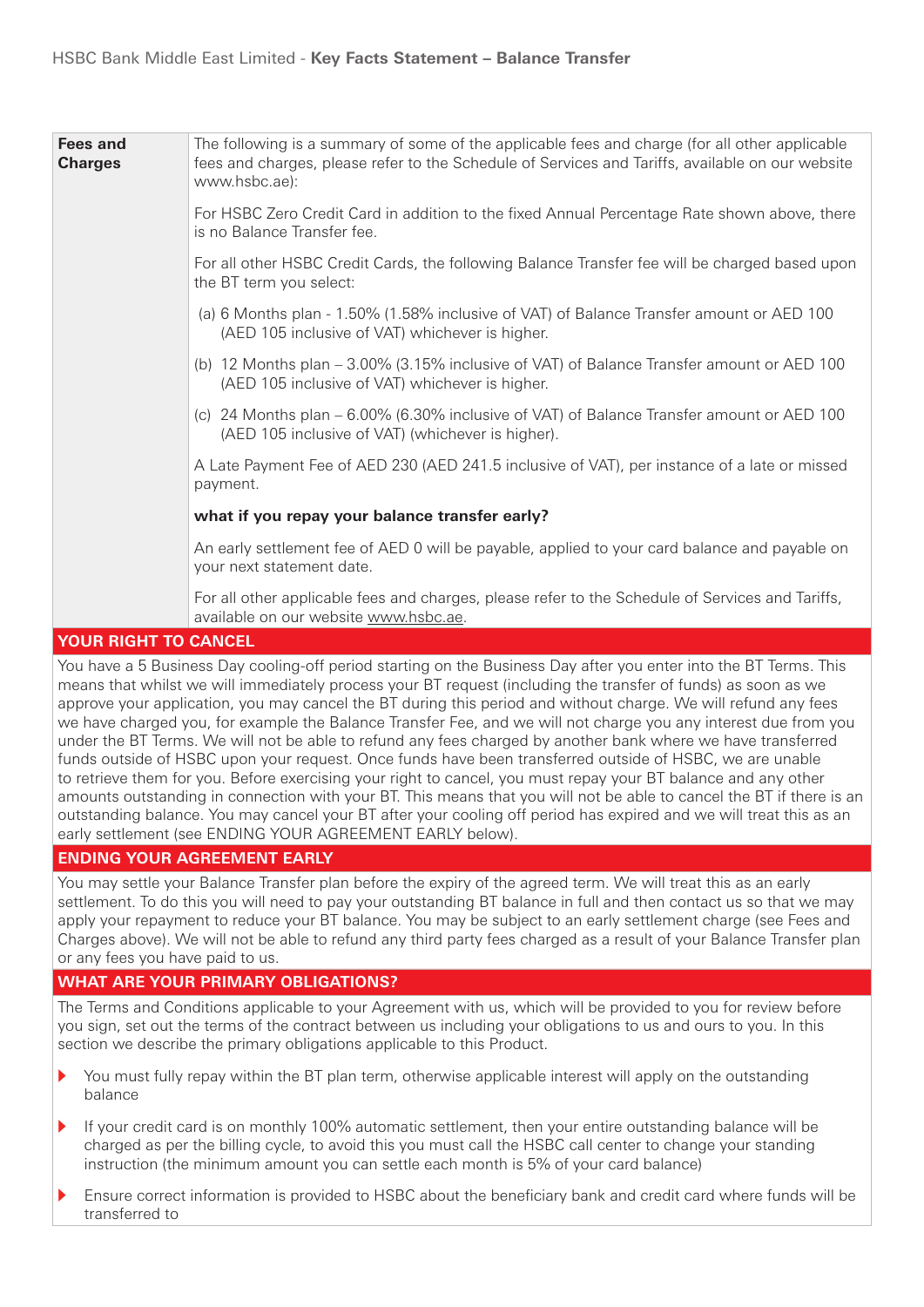- Pay your monthly minimum due payment on or before the due date
- Not to exceed your credit limit
- ensure HSBC continues to have updated contact information in case HSBC wants to contact you for any missed payments but not able to get through

This is not a comprehensive list of your obligations, for fuller details refer to your HSBC Personal Banking Terms and Conditions, HSBC Credit Card Terms and Conditions, the Balance Transfer Terms and Conditions and our Schedule of Services and Tariffs, all of which can be found on our website at www.hsbc.ae. You will be expected to meet all of your obligations throughout the duration of your Agreement and there will be consequences if you do not (see Fees and Charges and Key Risks sections).

## SECURITY/GUARANTEES/COLLATERAL/CO-SIGNATORY - WHAT DO WE REQUIRE?

No security/guarantee/collateral/co-signatory is required for booking a Balance Transfer.

### **CHANGES TO YOUR TERMS AND CONDITIONS**

We reserve the right to make changes to your Balance Transfer Terms and Conditions after you have signed them immediately where we are required to do so under Laws or applicable Requlations or by providing you with 60 days' advance notice if the change is for one of the specified reasons set out in the Balance Transfer terms, for example, a change to the method we use to calculate fees, charges and interest; a change to make the terms and conditions clearer to you; or a change for your benefit.

We may also change any applicable fees and charges included in the Schedule of Services and Tariffs (or introduce new fees and charges, or remove them) by providing you with 60 days' notice.

We'll treat your non objection or continued use of your BT as your acceptance of the changes. At any time during the term of your BT, if you are unhappy with any changes made by us you have the option to end the BT in accordance with the early settlement conditions set out in the Balance Transfer terms.

### **WHAT ARE THE KEY TERMS?**

### **KEY LIMITATIONS**

You will not be able to apply for a Balance Transfer if the total of the BT amount requested plus total interest to be charged over the BT term plus applicable fees and charges due to the BT, exceed your available credit limit.

Once approved, the Balance Transfer amount, plus any applicable fee and/or total interest payable (whether or not this has been billed) as part of the BT will be deducted from your available credit limit. This means that at any time during the term of Balance Transfer, your available credit limit must be enough to cover the outstanding Balance Transfer amount, any applicable fee and total interest payable.

Funds cannot be transferred to all the banks in the UAE. During the processing of the Balance Transfer we will let you know about the banks where HSBC can transfer funds to help quide you into providing the right information.

HSBC will create policies that will implement a minimum and a maximum amount of the Balance Transfer provided to customers. Your plan may have a different value due to your personal circumstances and the conduct of your accounts with HSBC or by information obtained by the Al Etihad Credit Bureau.

If your Credit Card is closed or cancelled, your BT will become immediately due and payable and you will need to ensure it is fully repaid before your Credit Card account is closed.

### **WARNING**

### **KEY EXCLUSIONS**

We accept no liability arising out of any delay in transferring the BT funds, for example, where the account number(s) or any other details you have provided are incorrect or incomplete, where there are changes in your available credit limit since the time you applied for the BT, or where the beneficiary bank delays or refuses to accept the funds transfer.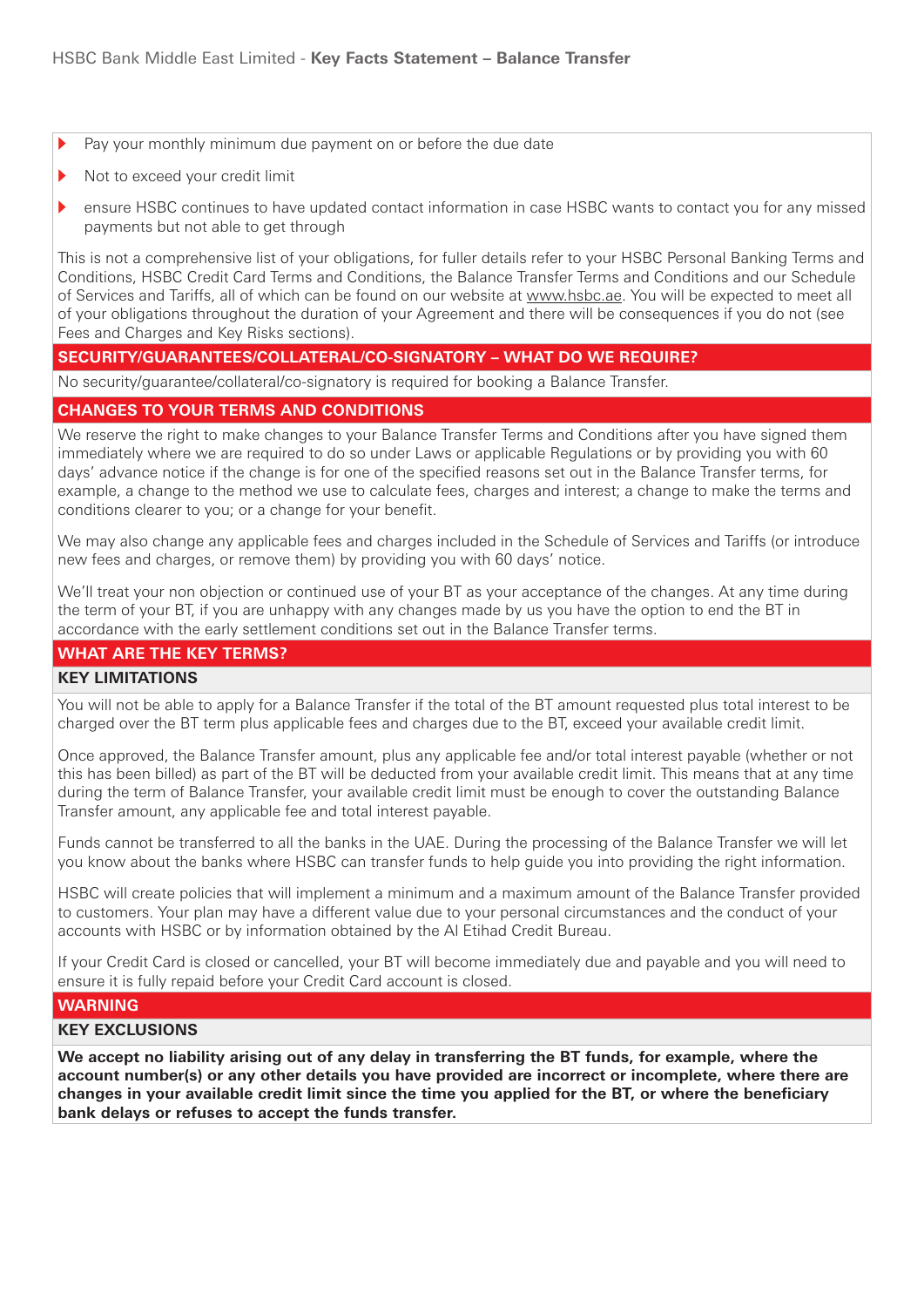### **WARNING**

#### **KEY RISKS**

### **What if I miss a payment?**

If you fail to pay the minimum repayment due by the due date in two successive months at any point during the term of Balance Transfer, your outstanding BT balance will then be converted to a Cash Advance which means it will be added into the total outstanding of your card and will be due in the subsequent monthly statement. Your outstanding amount will be subject to the cash advance interest/ fee, which can be found on our Schedule of Services and Tariffs on www.hsbc.ae. We will not charge **vou interest on accrued interest. Late payment fees and additional charges may be applicable (see WHAT YOU PAY).** 

You will need to ensure that no incorrect information is provided to HSBC regarding the credit card account the funds have to be moved to. If this occurs the payment might be rejected, delayed or made to another person and it may not be possible to retrieve the funds. Penalties and fees may also be applied. We shall not be held liable for any potential fees, charges or loss.

Any BT balance outstanding at the end of the BT term will be converted and treated and priced like **Cash Advance and cannot be converted back to Balance Transfer. Interest will also be calculated based on your average daily balance.** 

**BT** is designed for AED transfers only however in case you transfer to a non-AED Credit Card, the amount you receive will depend on the foreign currency conversion charges and applicable fees the receiving bank may charge and we have no control over that.

It is important to note that any overpayments you make to your credit card account will not reduce your BT balance. If you do wish to repay your BT before the end of the BT term you may early settle as described above ENDING YOUR AGREEMENT EARLY.

It is important that you meet the BT Terms before and during your BT. The following may apply in case you do not:

- **1.** We will not be able to process your BT. We may also cancel it if disbursement has not taken place and you will lose any fees you have paid us;
- **2.** If you miss a repayment please see 'what if I miss a payment' above for more information
- **3. We may demand immediate repayment of your BT. Interest, fees and charges will continue to accrue until you have fully repaid us and this will result in you paying more.**

### **YOUR RIGHT TO COMPLAIN**

If we do not deliver the standard of service you expect or if you have a concern, the easiest way to make a complaint is by emailing us at contactus me@hsbc.com. Alternatively, you can contact our call center number on the back of your card. Further details of our complaints process can be found on our website. If we are unable to resolve your complaint to your satisfaction you may complain to the Central Bank of the UAE

© Copyright, HSBC Bank Middle East Limited 2022 ALL RIGHTS RESERVED. No part of this publication may be reproduced, stored in a retrieval system, or transmitted, in any form or by any means, electronic, mechanical, photocopying, recording, or otherwise, without the prior written permission of HSBC Bank Middle East Limited. Issued by HSBC Bank Middle East Limited U.A.E Branch, PO Box 66, Dubai, U.A.E, regulated by the Central Bank of the U.A.E for the purposes of this promotion and lead regulated by the Dubai Financial Services Authority. CRN: CC032822. Effective Date: 27 May 2022.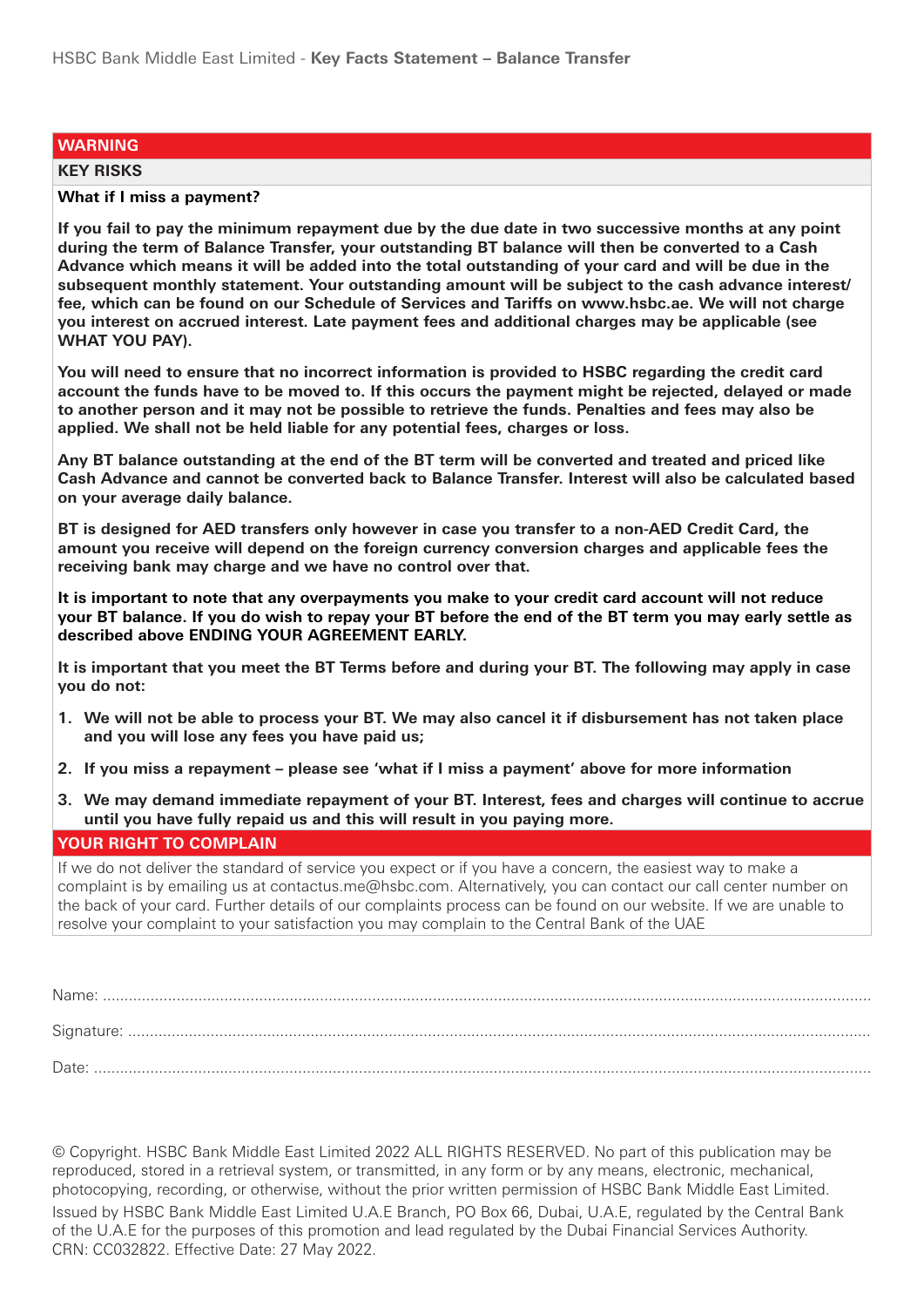

## بنك HSBC الشرق األوسط المحدود **بيان الحقائق الرئيسية – خطة تحويل الرصيد**

| هذا المستند مخصص لأغراض المعلومات ويلخص المزايا الرئيسية للمنتج، وليس المقصود منه ان يحل مكان اي شروط<br>وأدكام.                                                                                                                                                                                                                                                                                                                                                                                                                                                                                                                              |                              |  |  |
|-----------------------------------------------------------------------------------------------------------------------------------------------------------------------------------------------------------------------------------------------------------------------------------------------------------------------------------------------------------------------------------------------------------------------------------------------------------------------------------------------------------------------------------------------------------------------------------------------------------------------------------------------|------------------------------|--|--|
|                                                                                                                                                                                                                                                                                                                                                                                                                                                                                                                                                                                                                                               | وصف المنتج والمزايا الرئيسية |  |  |
| تعتبر خطة تحويل الرصيد وسيلة تتيح لحاملي البطاقات الائتمانية إمكانية سداد مديونيات بطاقاتهم الائتمانية من<br>خارج HSBC باستخدام الحد الائتماني المتاح على بطاقاتهم الائتمانية منHSBC، وخلك من خلال تحويل الأموال<br>لمرة واحدة، والتي يمكن سحادها بعد ذلك خلال مدة محددة، بالإضافة إلى الفائدة أو رسوم التنفيذ.                                                                                                                                                                                                                                                                                                                               | الوصف                        |  |  |
| تعمل خطة تحويل الرصيد على مدى فترة ثابتة تبلغ ٦ أو ١٢ أو ٢٤ شهراً(٦ أشهر كحد أقصى لبطاقات Zero<br>الإئتمانية. وسيتعين عليك تحديد وتأكيد المدة التي تطلبها عند التقدم بطلب الحصول على خطة تحويل الرصيد<br>الخاص بك                                                                                                                                                                                                                                                                                                                                                                                                                             | المزايا الرئيسية             |  |  |
| وسيعتمد الحد الأدنى والحد الأفصى لمبلغ تحويل الرصيد الذي يمكن تحويله على ظروفك الفردية بالإضافة إلى<br>سياساتنا ولوائحنا الداخلية، وسيكون لدينا صلاحية تحديد المبالغ التي نقدمها وفقا لتقديرنا الخاص بالكامل.                                                                                                                                                                                                                                                                                                                                                                                                                                 |                              |  |  |
| وبمجرد الموافقة على طلبك، سيقوم HSBC بعد ذلك بتحويل مبلغ خطة تحويل الرصيد الخاص بك لدفع رصيدك<br>المستحق على بطاقتك الائتمانية المحددة من خارج HSBC في الإمارات العربية المتحدة.                                                                                                                                                                                                                                                                                                                                                                                                                                                              |                              |  |  |
| وسنسعى إلى تحويل الأموال في غضون ٥ أيام عمل اعتباراً من تاريخ موافقتنا على تحويل الرصيد الخاص بك.                                                                                                                                                                                                                                                                                                                                                                                                                                                                                                                                             |                              |  |  |
| وليس هناك أي حفعات ثابتة ولكن سيتعين عليك سحاد الحد الأحنى للحفعة المطلوبة لبطاقتك الائتمانية في<br>كل شهر والذي سيتضمن نسبة من مبلغ خطة تحويل الرصيد الخاص بك بالإضافة إلى أي رسوم فائدة أو رسوم ۖ<br>تنفيذ حيثما ينطبق. وفي نهاية مدة خطة تحويل الرصيد الخاصة بك، سِيتم تحويل أي رصيد مستحق على خطة<br>تحويل الرصيد ومعاملته وتسعيره كسلفة نقدية وسيتم تحصيله وفقا لجدول رسوم الخدمات والتعرفات.                                                                                                                                                                                                                                            |                              |  |  |
| سيتم تضمين مبلغ تحويل الرصيد الخاص بك في كشف حساب بطاقتك الائتمانية في كل شهر.                                                                                                                                                                                                                                                                                                                                                                                                                                                                                                                                                                |                              |  |  |
| وسيتم خصم مبلغ تحويل الرصيد وأي رسوم مطبقة وإجمالي الفائدة المستحقة على تحويل الرصيد من الِحد<br>الائتماني المتاح على بطاقتك الائتمانية، وبالتالي يجب أن يكُون الحد الائتمانى المتاح على بطاقتك كافياً لتغطية<br>هذه المبالغ.                                                                                                                                                                                                                                                                                                                                                                                                                 |                              |  |  |
| وللحصول والاطلاع على كامل التفاصيل، يرجى العودة إلى شروط وأحكام تحويل الرصيد المتاحة على موقعنا على<br>الانترنت https://www.hsbc.ae/ar-ae/terms/.                                                                                                                                                                                                                                                                                                                                                                                                                                                                                             |                              |  |  |
| ما الذي تدفعه – معدلات الفائدة / الربح والرسوم والمصاريف                                                                                                                                                                                                                                                                                                                                                                                                                                                                                                                                                                                      |                              |  |  |
| بالنسبة لبطاقة HSBC Zero الائتمانية، فإن معدل الفائدة السنوية/ معدل النسبة السنوية لخطة تحويل<br>الرصيد سيكون ١١,٨٨٪ (ثابتا).                                                                                                                                                                                                                                                                                                                                                                                                                                                                                                                 | معدل الفائدة /               |  |  |
| وسيبقى معحل فائحة تحويل الرصيد ثابتاً لفترة خطة تحويل الرصيد. وسنقوم باحتساب الفائحة واستحقاقها<br>على أساس فترة سحاد خطة تحويل الرصيد الخاصة بك على شهور بمعدل فائدة تحويل الرصيد الذي سنقوم<br>بتطبيقه على رصيد تحويل الرصيد المستحق الخاص بك. وهذا يعني أنه نظرا لانخفاض مبلغ تحويل الرصيد<br>في كل شهر، فإن مبلغ الفائدة الذي تدفعه سينخفض خلال فترة خطة تحويل الرصيد. ويُعرف هذا باسم<br>طرِّيقة الرصيد المتناقص. ويتم تطبيق معدلات الفائدة على رصيد تحويل الرصيد المستحق الخاص بك في كل<br>تاريخ كشف حساب لبطاقة HSBC الائتمانية الخاصة بك خلال فترة تحويل الرصيد ويتم تضمينها في حفعتك<br>الشهرية المستحقة لدورة كشف الحساب ذات الصلة. | معدل النسبة<br>السنوية (APR) |  |  |
| وبالنسبة لجميع بطاقات HSBC الائتمانية الأخرى، فإن معدل فائدة تحويل الرصيد هو ٠٪ سنويا وثابتا طوال<br>مدة خطة  تحويل الرصيد. في حين سيتم فرض رسوم تحويل الرصيد بناءً على مدة خطة تحويل الرصيد المختارة<br>كما هو موضح ادناه.                                                                                                                                                                                                                                                                                                                                                                                                                   |                              |  |  |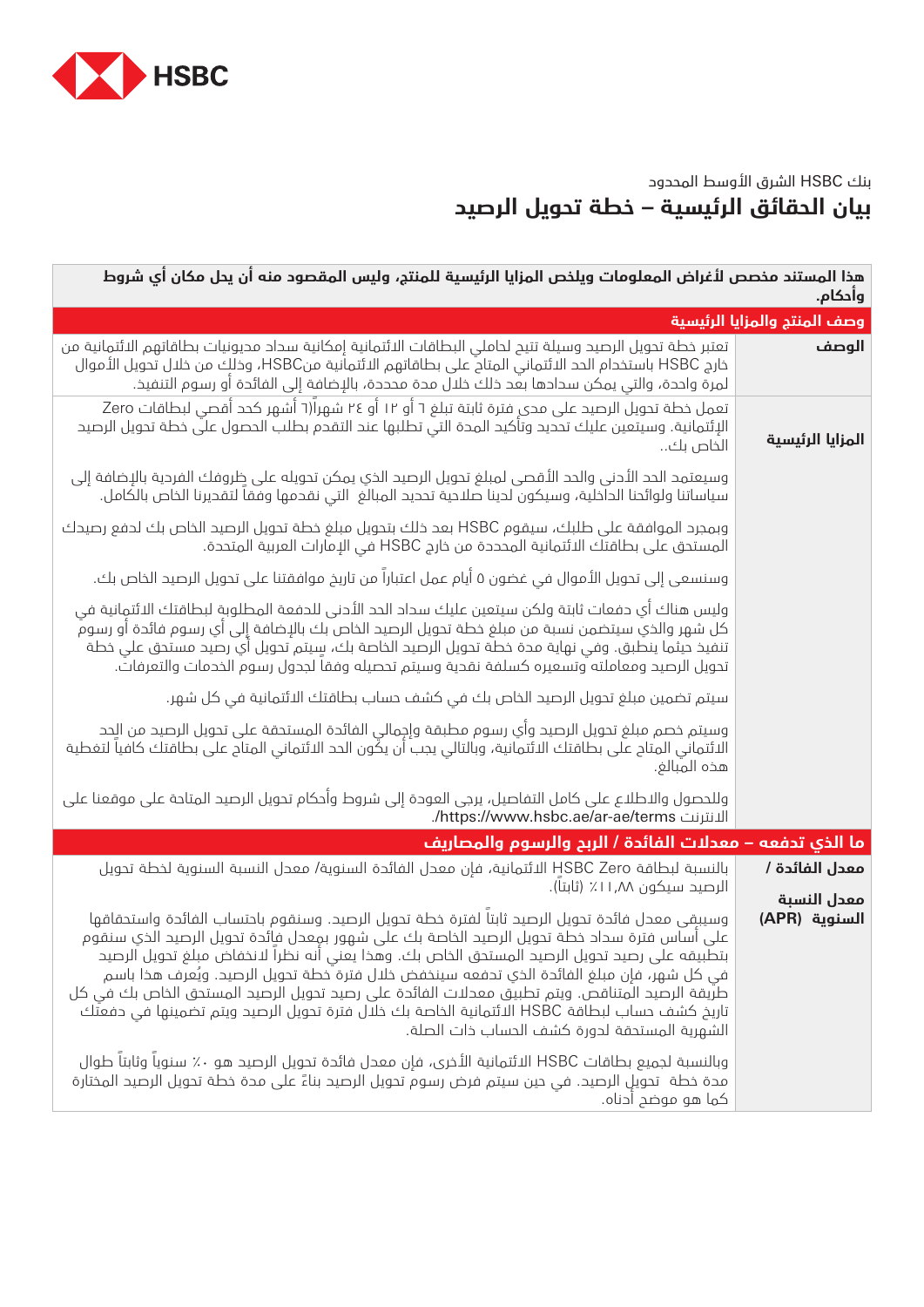| الرسوم<br>والمصاريف               | فيما يلي ملخصاً ببعض الرسوم والمصاريف المطبقة (وللاطلاع على كافة الرسوم والمصاريف الأخرى المطبقة،<br>يرجى العودة إلى جدول رسوم الخدمات والتعرفات المتاح على موقعنا الإلكتروني <u>www.hsbc.ae</u> ): |
|-----------------------------------|-----------------------------------------------------------------------------------------------------------------------------------------------------------------------------------------------------|
|                                   | بالنسبة لبطاقة HSBC ZERO الائتمانية وبالإضافة إلى معدل النسبة السنوية الثابت الموضح أعلاه، لا توجد أي<br>رسوم مقابل تحويل الرصيد.                                                                   |
|                                   | بالنسبة لجميع بطاقات HSBC الائتمانية الأخرى، سيتم فرض رسوم مقابل تحويل الرصيد التالي بناءً على مدة<br>تحويل الرصيد التي تحددها:                                                                     |
|                                   | (أ)   خطة لمحة ٦ أشهر - ٥٠, ١٪ (٥٨, ١٪ شاملاً ضريبة القيمة المِضافة) من مبلغ تحويل الرصيد أو ١٠٠ درهم<br>إماراتي (١٠٥ درهماً إماراتياً شاملاً ضريبة القيمة المضافة) أيهما أعلى                      |
|                                   | (ب) خطة لـمـدة ١٢ شـهِراً - ٠٠، ٢٠٪ (١٥,٣٪ شاملاً ضريبة القيمة المضافة) من مبلغ تحويل الرصيد أو ١٠٠ درهم<br>إماراتي (١٠٥ درهما إماراتيا شاملا ضريبة القيمة المضافة) أيهما أعلى                      |
|                                   | (ج)  خطة لمحة ٢٤ شهراً - ٦,٠٠٪ (٦,٣٠٪ شاملاً ضريبة القيمة المضافة) من مبلغ تحويل الرصيد أو ١٠٠ درهم<br>إماراتي (١٠٥ درهماً إماراتياً شاملاً ضريبة القيمة المضافة) (أيهما أعلى).                     |
|                                   | رسوم السداد المتأخر بقيمة ٢٣٠ درهماً (٢٤١٫٥ درهماً شاملاً ضريبة القيمة المضافة)، لكل دفعة متأخرة أو فائتة.                                                                                          |
|                                   | ماذا لو سددت تحويل الرصيد الخاص بك مبكراً؟                                                                                                                                                          |
|                                   | سيتم حفع رسوم تسوية مبكرة بقيمة · حرهم إماراتي، ويتم تطبيقها على رصيد بطاقتك وتحفع فى تاريخ كشف<br>حسابك التالي.                                                                                    |
|                                   | للاطلاع على جميع الرسوم والمصاريف الأخرى المطبقة، يرجى العودة إلى جدول رسوم الخدمات والتعرفات<br>المتاح على موقعنا الإلكتروني www.hsbc.ae.                                                          |
| <b>The East Education Control</b> |                                                                                                                                                                                                     |

## **حقك في اإللغاء**

سيكون لديك فترة تراجع مدتها 5 أيام عمل تبدأ في يوم العمل التالي بعد الدخول في شروط تحويل الرصيد. وهذا يعني أنه بينما نقوم بتنفيذ طلب تحويل الرصيد الخاص بك على الفور (بما في ذلك تحويل الأموال) بمجرد الموافقة على طلبك، فإن بإمكانك إلغاء تحويل الرصيد خالل هذه الفترة بدون أي رسوم. وسنقوم بإعادة أي رسوم قمنا باحتسابك عليك، مثل رسوم تحويل الرصيد، ولن نفرض عليك أي فائدة مستحقة منك بموجب هذه الشروط. كما لن نتمكن من استرداد أي رسوم تم احتسابها عليك من قبل أي بنك آخر عندما قمنا بتحويل األموال خارج HSBC ً بناء على طلبك. وبمجرد أن يتم تحويل األموال إلى خارج HSBC، فإنه ال يمكننا استردادها لك. وقبل ممارسة حقك في اإللغاء، يتعين عليك سداد رصيد تحويل الرصيد الخاص بك وأي مبالغ أخرى مستحقة فيما يتعلق بـتحويل الرصيد الخاص بك. وهذا يعني أنك لن تكون قادراً على إلغاء تحويل الرصيد في حال وجود أي رصيد مستحق. ويمكنك إلغاء تحويل الرصيد الخاص بك بعد انتهاء فترة التراجع الخاصة بك وسنتعامل مع هذا على أنه تسوية مبكرة )يرجى مراجعة إنهاء االتفاقية الخاصة بك في وقت مبكر أدناه(.

## **إنهاء االتفاقية الخاصة بك في وقت مبكر**

يمكنك تسوية خطة تحويل الرصيد قبل انتهاء المدة المتفق عليها. وسنتعامل مع هذا على أنه تسوية مبكرة. وللقيام بذلك، سيتعين عليك دفع رصيد تحويل الرصيد المستحق بالكامل ثم االتصال بنا لنتمكن من تطبيق دفعتك لتقليل رصيد تحويل الرصيد الخاص بك. وقد تخضع لرسوم التسوية المبكرة (انظر الرسوم والمصاريف أعلاه). ولن نتمكن من استرداد أي رسوم تم تحصليها من قبل أي طرف آخر نتيجة لخطة تحويل الرصيد أو أي رسوم دفعتها لنا.

## **ما هي التزاماتك األساسية؟**

تحدد الشروط واألحكام المطبقة على اتفاقيتك معنا، والتي سيتم تزويدك بها لمراجعتها قبل التوقيع، شروط العقد المبرم بيننا بما في ذلك التزاماتك تجاهنا والتزاماتنا تجاهك. ونبين في هذا القسم االلتزامات األساسية المطبقة على هذا المنتج.

- <sup>t</sup> يجب عليك السداد بالكامل خالل مدة خطة تحويل الرصيد، وإال فسيتم تطبيق الفائدة المطبقة على الرصيد المستحق
- <sup>t</sup> إذا كانت بطاقتك االئتمانية قيد التسوية التلقائية بنسبة ٪100 شهريا،ً فسيتم خصم المبلغ المستحق بالكامل وفقاً لدورة كشف الحساب، ولتجنب ذلك، يجب عليك التواصل مع مركز االتصال لدى HSBC لتغيير تعليماتك الدائمة )الحد األدنى للمبلغ الذي يمكنك تسويته لكل شهر هو 0٪ من رصيد بطاقتك)
	- <sup>t</sup> التأكد من تزويد HSBC بالمعلومات الصحيحة المتعلقة بالبنك المستفيد وبطاقة االئتمان التي سيتم تحويل األموال إليها
		- ادفع الحد الأدنى من الدفعة الشهرية المستحقة في أو قبل تاريخ الاستحقاق
			- <sup>t</sup> عدم تجاوز الحد االئتماني الخاص بك
	- <sup>t</sup> التأكد من استمرار حصول HSBC على بيانات االتصال المحدثة في حالة رغبة HSBC في االتصال بك بخصوص أي دفعات فائتة ولكن لم يتم الوصول إليك

هذه ليست بقائمة شاملة بالتزاماتك، وللمزيد من التفاصيل، يرجى العودة إلى شروط وأحكام الخدمات المصرفية الشخصية من HSBC، وشروط وأحكام بطاقة HSBC االئتمانية، وشروط وأحكام تحويل الرصيد وجدول رسوم الخدمات والتعرفات المطبقة لدينا، والتي يمكن العثور عليها جميعاً على موقعنا على <u>www.hsbc.ae.</u> ويتوقع منك الوفاء بجميع التزاماتك طوال مدة الاتفاقية الخاصة بك وستكون هناك عواقب إذا لم تقم بذلك (يرجى مراجعة قسمي الرسوم والمصاريف والمخاطر الرئيسية).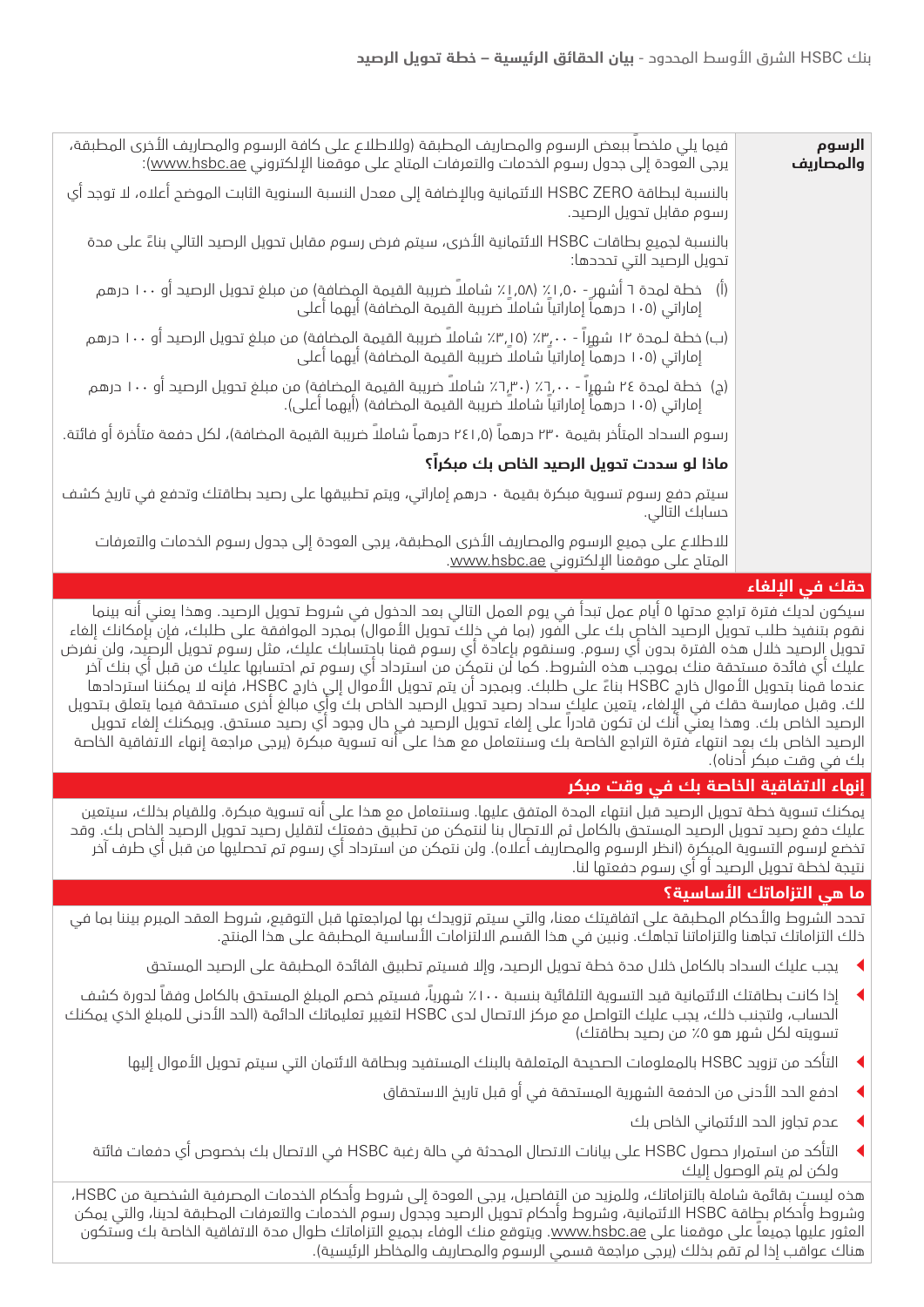## **شيك الضمان/ الكفاالت / التعهدات/ الضمانات المشتركة - ما الذي نطلبه؟**

ال يلزم تقديم أي شيك ضمان / أو كفالة / أو تعهد / أو ضمان مشترك للتسجيل في خطة تحويل الرصيد.

## **التغييرات في الشروط واألحكام الخاصة بك**

نحتفظ بالحق في إجراء أي تغييرات علي شروط وأحكام خطة تحويل الرصيد بعد توقيعك عليِها فوراً عندما يُطلب منا القيام بذلك بموجب القوانين أو اللوائح التنظيمية السارية أو من خلال تزويدك بإشعار مسبق بخلك قبل ٦٠ يوماً إذا كان التغيير يتعلق بأحد الأسباب المحددة المنصوص عليها في شروط تحويل الرصيد، مثل تغيير الطريقة التي نستخدمها الحتساب الرسوم والمصاريف والمزايا؛ أو أي تغيير لتوضيح الشروط والأحكام إليك؛ أو أي تغيير لصالحك.

ويجوز لنا أيضاً تغيير أي رسوم ومصاريف مطبقة مدرجة في جدول رسوم الخدمات والتعرفات )أو إضافة رسوم ومصاريف جديدة، أو إلغائها) من خلال تزويدك بإشعار مسبق بذلك قبل ٦٠ يوماً.

سنتعامل مع عدم اعتراضك أو استمرارك باستخدام خطة تحويل الرصيد الخاصة بك على أنه قبول مك لهذه التغييرات. إذا لم تكن راضياً عن أي تغييرات أجريناها في أي وقت خالل فترة تحويل الرصيد الخاصة بك، فسيكون لديك خيار إنهاء خطة تحويل الرصيد وفقاً لشروط التسوية المبكرة المنصوص عليها في شروط تحويل الرصيد.

## **ما هي الشروط الرئيسية؟**

### **القيود الرئيسية:**

لن تكون قادراً على التقدم بطلب خطة تحويل الرصيد إذا كان إجمالي مبلغ تحويل الرصيد المطلوب باإلضافة إلى الفائدة اإلجمالية التي سيتم تحصيلها على مدى فترة تحويل الرصيد باإلضافة إلى الرسوم والمصاريف المطبقة المستحقة على تحويل الرصيد، تتجاوز الحد االئتماني المتاح لديك.

وبمجرد الموافقة، سيتم خصم مبلغ تحويل الرصيد، بالإضافة إلى أي رسوم مطبقة و / أو إجمالي الفائدة المستحقة (سواء تم إصدار فاتورة بهذا أو لم يتم) كجزء من تحويل الرصيد من الحد الائتماني المتاح لديك. وهذا يعني وجوب أن يكون الحد الائتماني المتاح لديك، في أي وقت خالل مدة تحويل الرصيد، كافياً لتغطية مبلغ تحويل الرصيد المستحق وأي رسوم مطبقة وإجمالي الفائدة المستحقة.

لا يمكن تحويل الأموال إلى جميع البنوك في دولة الإمارات العربية المتحدة. وأثناء تنفيذ طلب خطة تحويل الرصيد، سنقوم بإعلامك بالبنوك التي يمكن لبنك HSBC تحويل األموال لها للمساعدة في إرشادك لتوفير المعلومات الصحيحة.

سيضع HSBC سياسات لتطبيق الحد الأدنى والحد الأقصى لمبلغ تحويل الرصيد المقدم للعملاء. وقد يكون لخطتك قيمة مختلفة بسبب ظروفك الشخصية وإدارة حساباتك لدى HSBC أو من خالل المعلومات التي حصل عليها مكتب االتحاد للمعلومات االئتمانية.

وإذا تم إغالق أو إلغاء بطاقتك االئتمانية، فستصبح خطة تحويل الرصيد الخاصة بك مستحقة وواجبة السداد على الفور وسيتعين عليك ضمان سدادها بالكامل قبل إغالق حساب بطاقتك االئتمانية.

### **تــــحــــذيــــر:**

## **االستثناءات الرئيسية**

**لن نتحمل أي مسؤولية ناشئة عن أي تأخير في تحويل مبلغ خطة تحويل الرصيد، مثل عندما يكون رقم )أرقام( الحساب أو أي بيانات أخرى قدمتها غير صحيحة أو غير كاملة، عندما يكون هناك أي تغييرات في الحد االئتماني المتاح لديك منذ تاريخ قيامك بتقديم طلب للحصول على خطة تحويل الرصيد، أو عندما يتأخر البنك المستفيد أو يرفض قبول تحويل األموال.**

## **تــــحــــذيــــر:**

## **المخاطر الرئيسية**

**ماذا لو فاتني سداد دفعة ما؟**

**إذا لم تقم بسداد الحد األدنى من الدفعة المستحقة بحلول تاريخ استحقاقها على مدى شهرين متتاليين في أي وقت خالل مدة خطة تحويل الرصيد، فسيتم تحويل رصيد خطة تحويل الرصيد المستحق الخاص بك إلى سلفة نقدية مما يعني أنه سيتم إضافته إلى إجمالي المبلغ المستحق على بطاقتك وستكون مستحقة للدفع في كشف الحساب الشهري التالي. وسيخضع مبلغك المستحق إلى الفائدة / رسوم السلفة النقدية، والتي يمكن العثور عل تفاصيلها في جدول رسوم الخدمات والتعرفات المطبقة لدينا على ae.hsbc.www. ولن نفرض عليك أي فائدة على الفوائد المترتبة. وقد يتم تطبيق رسوم السداد المتأخرة والرسوم اإلضافية )يرجى مراجعة »ما تدفعه«(.**